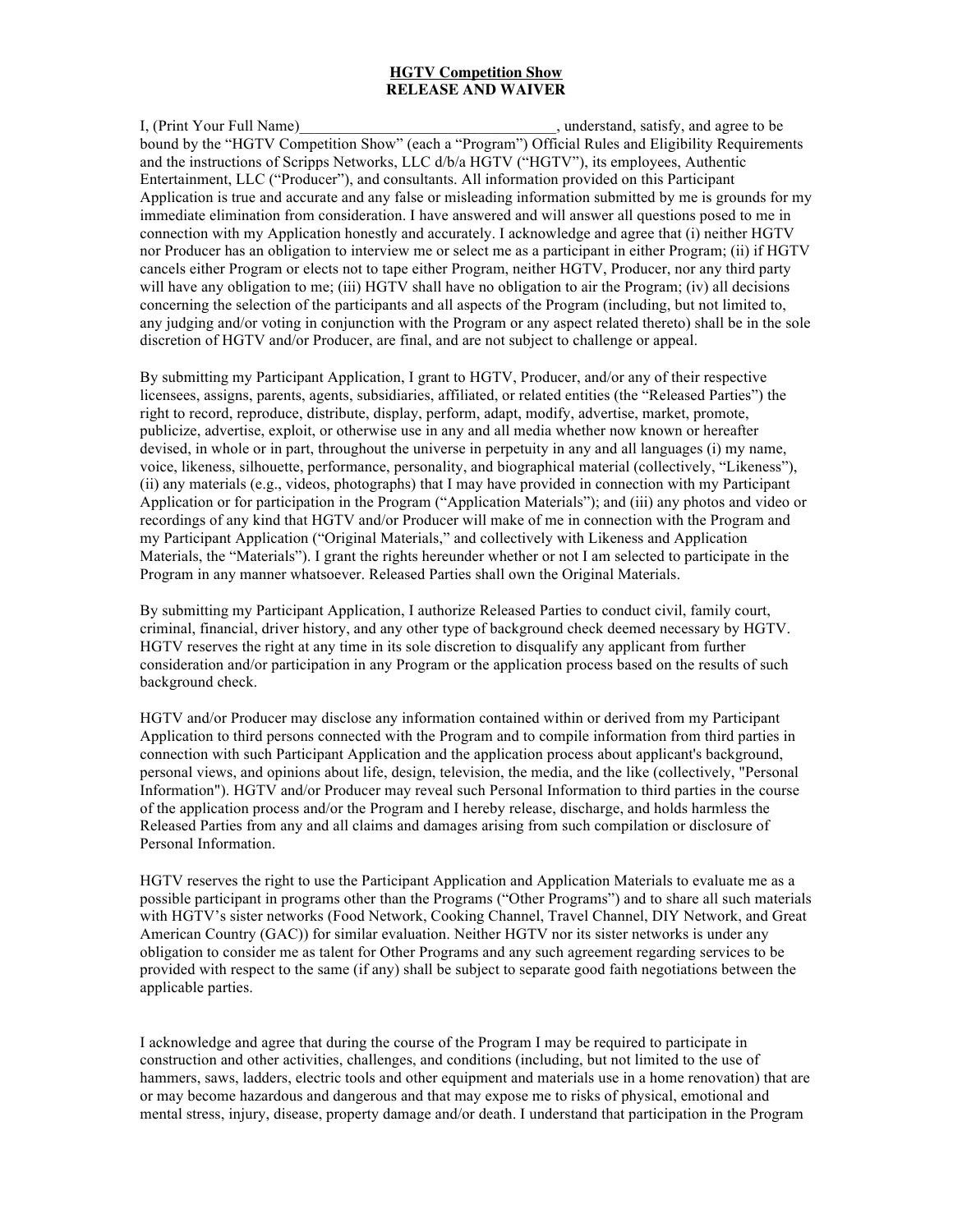may involve strenuous physical activities, shocking and frightening events, and emotionally difficult scenarios. Based on my understanding of the physical, emotional and mental requirements for participating in the Program, I represent and warrant that I am capable of performing the essential functions of a participant during the Program, including, without limitation, the activities and/or tasks required of me while constructing, building, designing, wiring and other activities in connection with the home renovating process. I acknowledge that I have freely and knowingly consented to participating in such potentially hazardous activities and I accept and assume all risks known or unknown of any nature (including, without limitation, the foregoing) that may arise in any way from or relate to my participation in the selection process for and/or participation in a Program. Neither HGTV, Producer, nor any third party shall provide or be obligated to furnish any type of insurance coverage to me in connection with the selection process and/or participation in a Program.

Whether or not I am selected to be a participant on the Program. I shall keep in strictest confidence and shall not disclose to any other applicant, participant or other third party at any time (i.e., prior to, during, or after the taping or exhibition of any episode of the Program) any information or materials of any kind, including without limitation, any information or materials concerning or relating to Producer or to HGTV, the business of Producer or HGTV, any program produced by Producer and/or exhibited by HGTV, including, without limitation, any information concerning or relating to the Program, the Program applicants, the Program participants, the location(s) of the Program, the events contained in the Program, or the outcome of any episode of the Program, that I read, hear or otherwise acquire or learn in connection with or as a result of my applying to be a participant on the Program or (if I am selected to be a participant) as the result of my experiences as a participant on the Program (collectively, the "Information and Materials"). I acknowledge and agree that the Information and Materials are confidential and the exclusive property of Producer and/or HGTV. At no time will I ever, directly or indirectly, divulge in any manner or use or permit others to use any of the Information and Materials. I acknowledge and agree that my obligations with respect to confidentiality set forth in this application shall continue in perpetuity or until terminated by HGTV by giving me written notice of termination. In no event will I have the right to terminate my confidentiality obligations under this application. I acknowledge that in the event I breach the confidentiality or any other provisions of this application, my breach may, in the sole discretion of Producer and/or HGTV result in my being disqualified to participate as a participant in the Program. I further acknowledge that a breach by me of any of the confidentiality provisions of this application would cause Producer and HGTV irreparable injury and damage that cannot be reasonably or adequately compensated by damages in an action at law, and, therefore, I hereby expressly agree that Producer and HGTV shall be entitled to injunctive and other equitable relief to prevent and/or cure any breach or threatened breach of any of the confidentiality provisions of this application by me. I also recognize that proof of damages suffered by Producer and HGTV in the event that I breach any of the confidentiality provisions of this application will be costly, difficult, and/or inconvenient.

I agree not to make any claim against the Released Parties for use of the Materials or Personal Information and hereby release, discharge, and hold harmless the Released Parties from any and all claims including, without limitation, claims for slander, libel, defamation, violation of rights of privacy, publicity, personality, and/or civil rights, depiction in a false light, intentional or negligent infliction of emotional distress, copyright infringement, and/or any other tort and/or damages arising from or in any way relating to the submission of a Participant Application, participation in the selection process, participation in a Program, the use of Personal Information, and/or Materials as provided herein.

I acknowledge and agree that in the event I am selected as a finalist or potential alternates for the Program I must complete and timely return a separate finalist agreement, which may include, among other documents: a background check questionnaire and confidentiality Agreement (all forms will be furnished to me by HGTV and/or Producer). If I am a finalist then upon request, I must sign any additional releases or authorizations that HGTV and/or Producer, in their sole discretion, deems necessary.

I agree that I am not and will under no circumstances as a result of the submission of a Participant Application, participation in the selection process, participation in the Program, the use of the Personal Information or Materials as provided herein, or for any other reason in connection with my application and/or participation in the Program, become an employee or an independent contractor of the Producer and/or Released Parties and will not make any claims against Producer and/or Released Parties, including, without limitation, claims for compensation or benefits, derived from any allegation of status as an employee. I acknowledge and agree that my relationship to Producer and/or Released Parties is and shall be